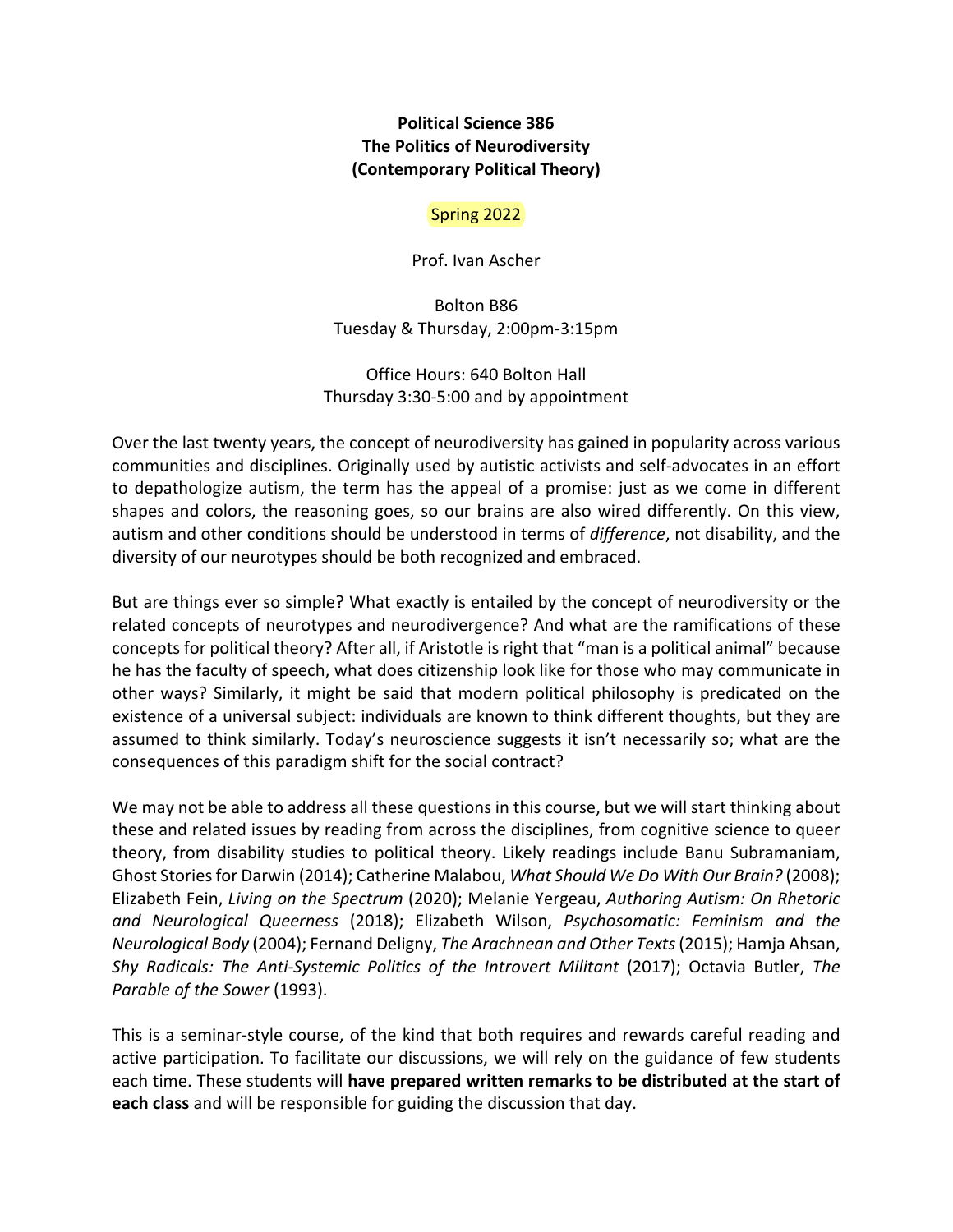This being a reading‐ and writing‐intensive course, the first requirement isthat you come to class having done the reading carefully and willing to discuss it. Please make sure to bring the readings to class.

In addition to these class presentations, there will be three other assignments for this course: **two essays** and **one podcast or video essay**. Each review essay will combine three books and will be no longer than 2,000 words. Details about the podcast assignment will be given later in the term, but will likely pertain to representations of neurodiversity in the culture at large. Each assignment accounts for 20% of your grade, with class participation accounting for the remaining 20%.

# **Time commitment**

This course should require a total time commitment of approximately ten hours per week. Of this, students will spend two hours and thirty minutes in class; they will spend the remaining time engaged in reading, thinking, and writing.

# **UWM Policies and Procedures**

In this course, we will abide by the UWM policies and procedures as described in the following document: http://www.uwm.edu/Dept/SecU/SyllabusLinks.pdf

# **Students with disabilities**

Students with disabilities should notify the instructor immediately so that we can make appropriate accommodations. We will follow university procedures as described in the following document: http://www4.uwm.edu/sac/SACltr.pdf

# **Religious observances**

Students who plan to observe religious holidays should notify the instructor immediately so that we can make appropriate accommodations. We will follow university procedures as described in the following document: http://www4.uwm.edu/secu/docs/other/S1.5.htm

# **Students called to active military duty**

Students who are called to active military duty should notify the instructor immediately so that we can make appropriate accommodations. We will follow university procedures as described in the following document: www4.uwm.edu/current\_students/military\_call\_up.cfm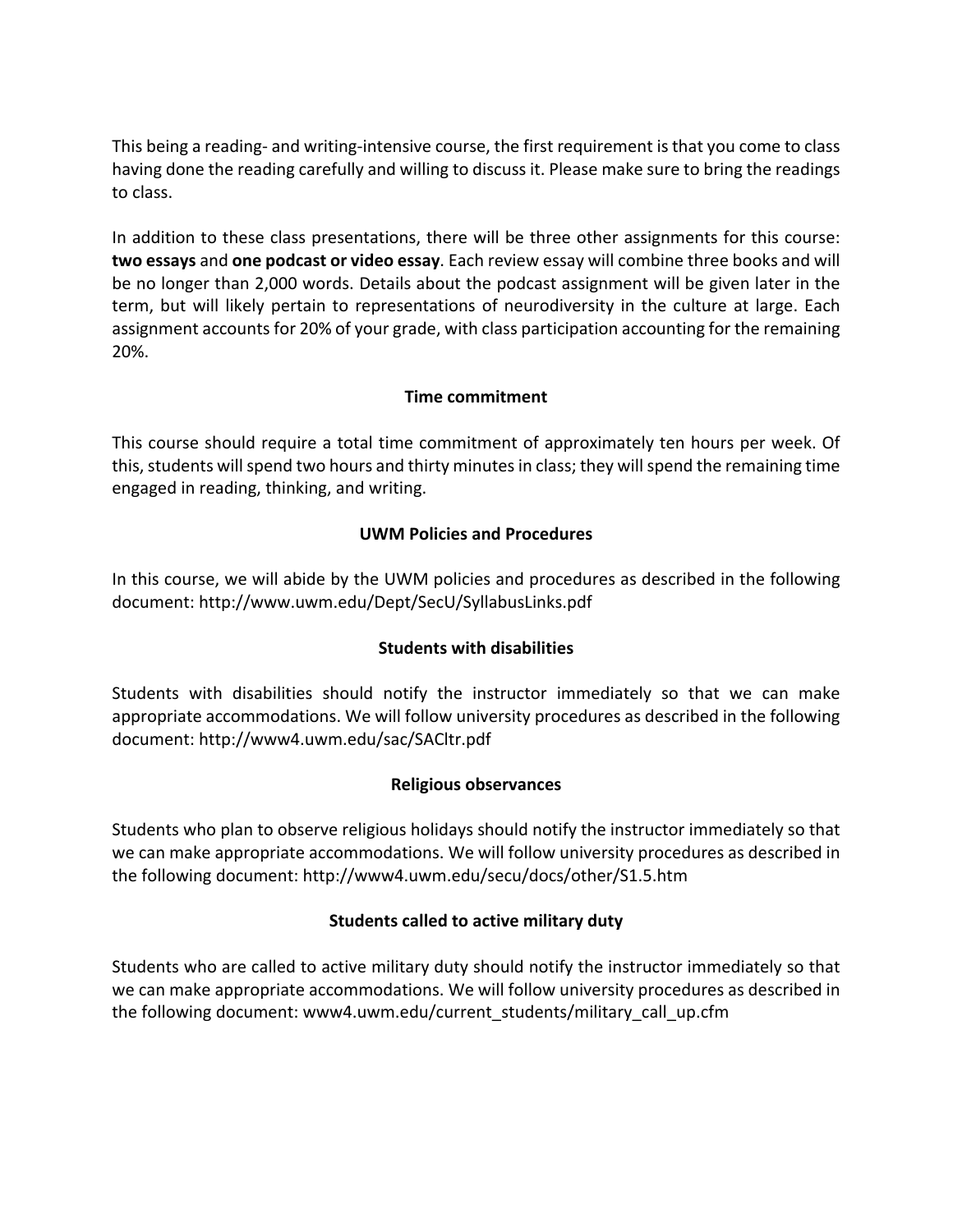### Schedule of Readings

#### **Week 1. Introduction to the course**

### **Week 2. The Biology and Politics of Diversity (1)**

Banu Subramaniam, *Ghost Stories for Darwin* (first half)

### **Week 3. The Biology and Politics of Diversity (2)**

Banu Subramaniam, *Ghost Stories for Darwin* (second half)

#### **Week 4. Plasticity**

Catherine Malabou, *What Shall We Do With Our Brain?*

#### **Week 5. Gut Feelings**

Elizabeth A. Wilson, *Psychosomatic: Feminism and the Neurological Body* (Duke University Press, 2004)

#### **Week 6. Neurotribes**

Steve Silberman, *NeuroTribes: The Legacy of Autism and the Future of Neurodiversity* (Avery Press, 2016)

#### **Week 7. Assignment 1**

**Draft due on Tuesday**

#### **Week 8. Ethnography**

Elizabeth Fein, *Living on the Spectrum*

#### **Week 9. Spring Break**

#### **Week 10. Rhetoricity**

Melanie Yergeau, *Authoring Autism: On Rhetoric and Neurological Queerness* (Duke University Press, 2018)

### **Week 11. An Anthropologist on Mars**

Ian Ford, *A Field Guide to Earthlings: An Autistic/Asperger View of Neurotypical Behavior*